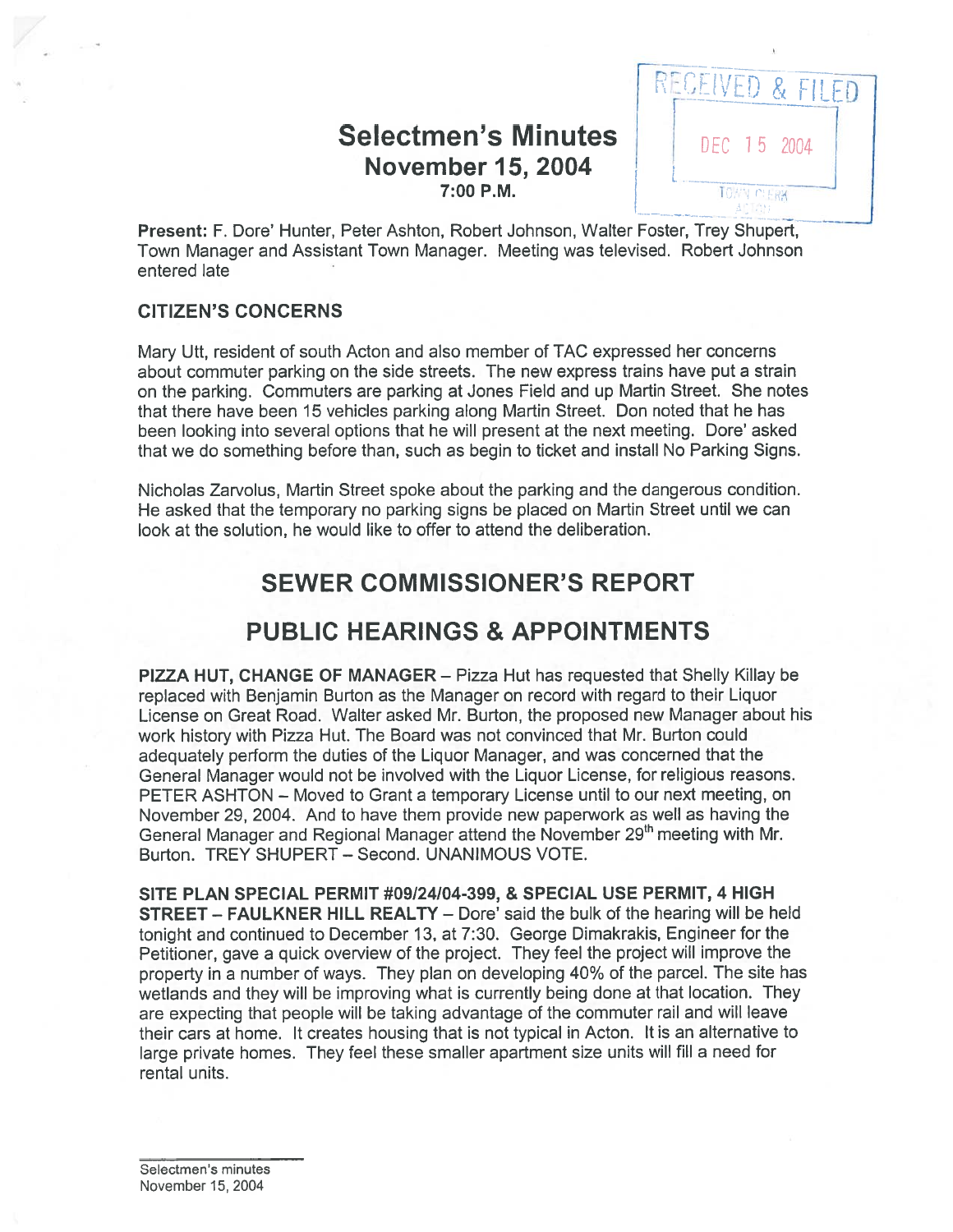Dote' noted he is the selectman assigned to this Site Plan. The staff comments are in flux at this time. Dore' felt that the slope down to the brook should be fenced and that Erickson's delivery vehicles may need to adjust to accommodate the turning radius.

Peter asked about the purpose of the gave<sup>l</sup> path. George said it was for the residents use as recommended by the Recreation Director. Dote' said they may want to let prospects interested in renting that they will be near an active railroad line.

Isabella Choate representing the Iron Works Farms spoke about the project. They were concerned that the building not clash. They suppor<sup>t</sup> the HDC comments.

Ronald Neeley, <sup>20</sup> High Street, He protests the development.

Betty McManus — Noted that they had <sup>a</sup> approve<sup>d</sup> the two units to affordable housing candidates

Audubon Hill representatives asked about septic systems and noted that the traffic will be worse. They felt that they needed street lights.

BOB JOHNSON - Moved to continue to December 13 at 7:30, PETER ASHTON — Second. UNANIMOUS VOTE.

SYLVIA PLACE PROJECT, SYLVIA STREET — Paul Gabrouy outlined his proposal for Sylvia Place. Dore' asked about the water management engineering. They are looking for approva<sup>l</sup> for <sup>6</sup> units. They are asking the Board to first, recommend the project to BOA, and the second to endorse the 8 unit project to the State.

Peter asked about the sewer lines at that location. It was not in the sewer district and they would have to ge<sup>t</sup> Sewer Commissioners permission for hookup. He asked if they had an alternative plan for an on-site sewerage plant.

Trey asked how the size of the units with regar<sup>d</sup> to the houses currently on the street compared.

Both Bob and Walter wanted to hear from the neighbors and to see what their prospective is.

Tim Malloy, an abutter spoke about the negotiations that have taken <sup>p</sup>lace. Paul has been accessible to meet with them. They are concerned about the dual permit filing. It leaves no room for dialogue.

Richard Morange, <sup>2</sup> Fletcher Court, is concerned about the <sup>p</sup>lacement of the propose<sup>d</sup> buildings.

Susan Hipsky <sup>4</sup> Silva Street — Thanked Paul and Glen and for keeping them so informed during this process.

Lauren Rosenzweig, speaking as an individual said that she supports the abutters and wanted screening on-site, and the right to be involved with BOA.

Selectmen's minutes November 15, 2004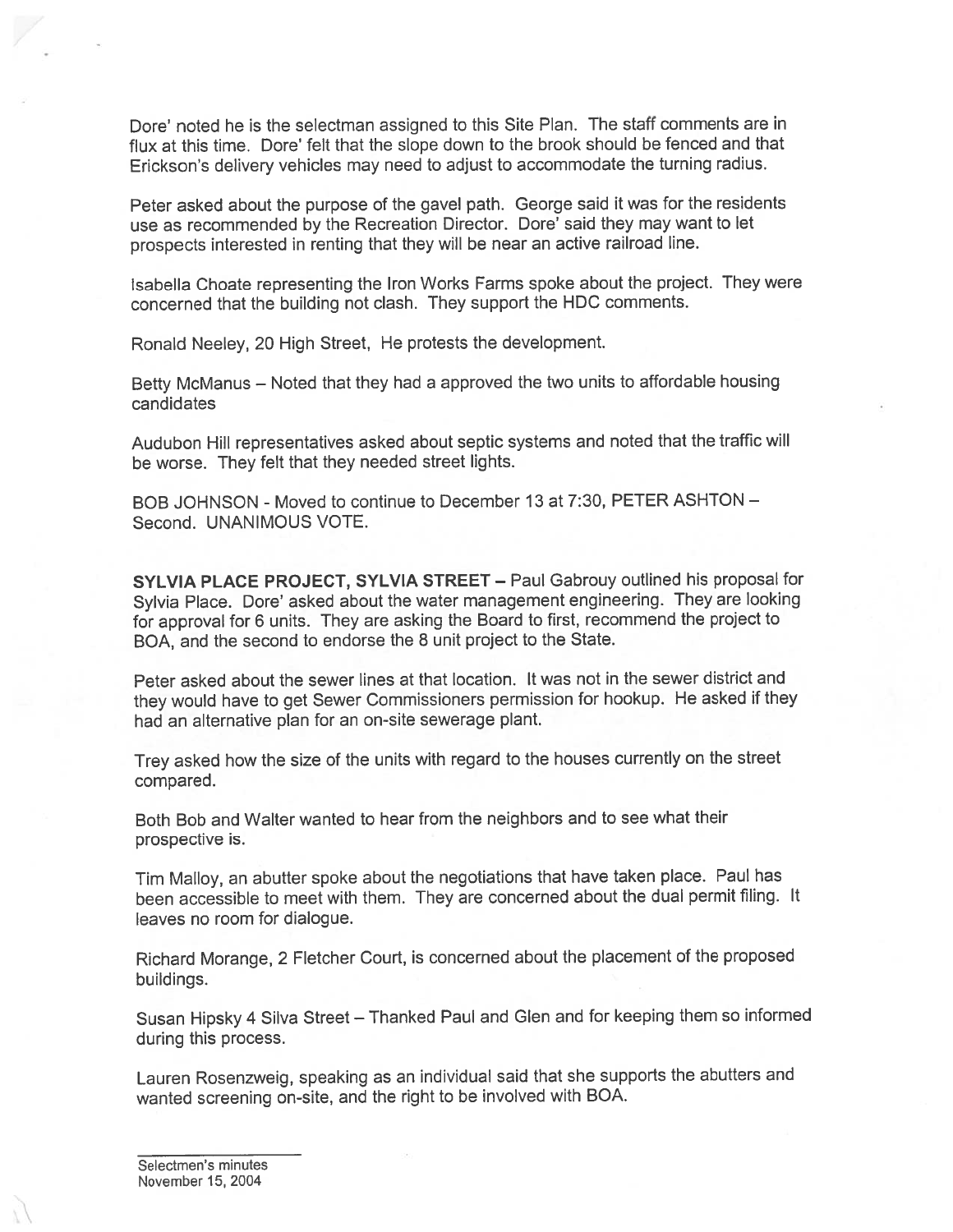Joe Martineau of <sup>3</sup> Sylvia Street remarked that in the end, this project is not solely to suppor<sup>t</sup> affordable housing, the developers are businessmen and they are in it for <sup>a</sup> profit.

PETER ASHTON — Moved go ahead and endorse the <sup>6</sup> unit <sup>p</sup>lan and to urge the developer to research the possibility of obtaining two affordable units. TREY SHUPERT -second. UNANIMOUS VOTE

## SELECTMEN'S BUSINESS

STATE OF THE TOWN — The booklet will go out to the printer, and be delivered the day after Thanksgiving.

#### OTHER BUSINESS

Walter updated the Board on the CPA projects and also noted the article in the Beacon.

Peter spoke about the projected estimate that was sent by Middlesex Retirement Board. Don felt that they are only estimates at this time and should change in the next month. It was noted that it was <sup>a</sup> little better than we had expected.

# CONSENT AGENDA

PETER ASHTON — Moved to approve. — BOB JOHNSON — Second. UNANIMOUS VOTE

# TOWN MANAGER'S REPORT

#### EXECUTIVE SESSION

BOB JOHNSON —Move to go into Executive Session for the purpose of discussing Litigation and Contract Negotiations, and to return to regular meeting, only to adjourn. PETER ASHTON — Second. Roll Call was taken, All AYES

 $\frac{1}{\sqrt{1-\frac{1}{\sqrt{1-\frac{1}{\sqrt{1-\frac{1}{\sqrt{1-\frac{1}{\sqrt{1-\frac{1}{\sqrt{1-\frac{1}{\sqrt{1-\frac{1}{\sqrt{1-\frac{1}{\sqrt{1-\frac{1}{\sqrt{1-\frac{1}{\sqrt{1-\frac{1}{\sqrt{1-\frac{1}{\sqrt{1-\frac{1}{\sqrt{1-\frac{1}{\sqrt{1-\frac{1}{\sqrt{1-\frac{1}{\sqrt{1-\frac{1}{\sqrt{1-\frac{1}{\sqrt{1-\frac{1}{\sqrt{1-\frac{1}{\sqrt{1-\frac{1}{\sqrt{1-\frac{1}{\sqrt{1-\frac{1}{\sqrt{1-\frac{1$ 

Recording Cle

Date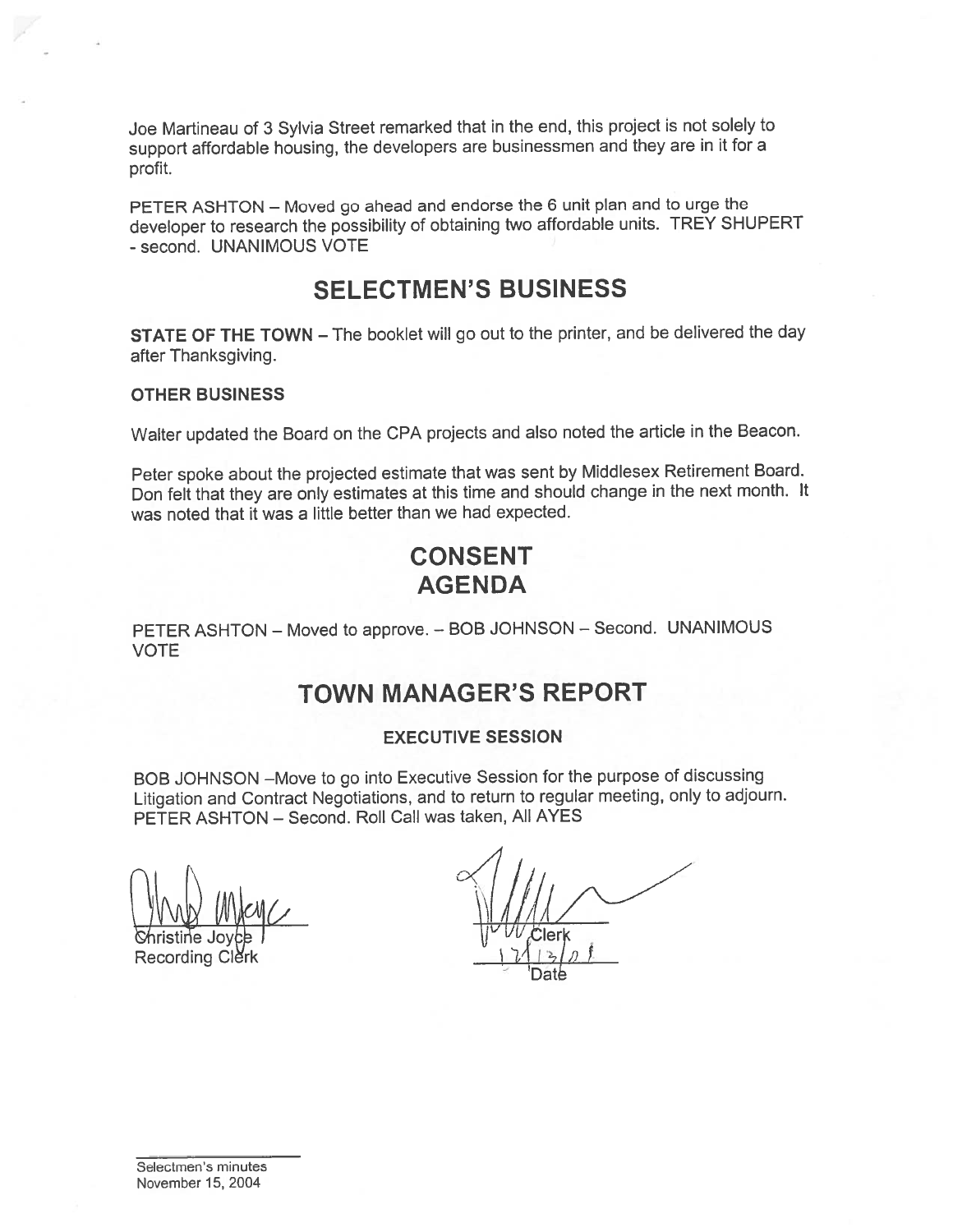November 12, 2004

TO: Board of Selectmen, Sewer Commissioners

FROM: F. Dore' Hunter, Chairman

 $\overline{z}$ 

SUBJECT: Selectmen and Sewer Commissioners' Report

# NOVEMBER 15, 2004  $7:00 P M$ .

- I CITIZENS' CONCERNS
- II SEWER COMMISSIONERS' BUSINESS

## III PUBLIC HEARINGS & APPOINTMENTS

- 1. 7:15 PIZZA HUT, CHANGE OF MANAGER —Enclosed <sup>p</sup>lease find materials in the subject regard, for Board consideration.
- 2. 7:30 SITE PLAN SPECIAL PERMIT #09124/04-399, AND SPECIAL USE PERMIT, FAULKNER MILL REALTY, 4 HIGH STREET — Materials for this Site Plan and Special Use Permit will be delived to Board members in hard copy.
- 3. 7:45 SYLVIA PLACE PROJECT, SYLIVA STREET— Enclosed please find materials regarding <sup>a</sup> propose<sup>d</sup> Local Inititive Program (LIP), Project for Board consideration.

## IV SELECTMEN'S BUSINESS

- 4. STATE OF THE TOWN —General update and discussion.
- 5. OTHER BUSINESS

## V CONSENT AGENDA

6. MAPC APPOINTMENT — Enclosed <sup>p</sup>lease find <sup>a</sup> reques<sup>t</sup> to have Lauren Rosenzweig appointed as Acton's Representative to MAPC, for Board consideration.

7. SCULPTURE PARK PROPOSAL ADVISORY COMMITTEE (SPPAC) APPOINTMENT— Enclosed <sup>p</sup>lease find <sup>a</sup> reques<sup>t</sup> from the Planning Board to have Gary Sullivan appointed as the Planning Board's Representative to the SPPAC, for Board consideration.

8. ACCEPT MINUTES — Enclosed <sup>p</sup>lease find Minutes of the October 19, <sup>2004</sup> Selectmen's meeting, for Board consideration.

9. ACCEPT GIFT — Enclosed <sup>p</sup>lease find <sup>a</sup> reques<sup>t</sup> from the Engineering Department for acceptance of Eric Nelson's donation of two days work at the new fields on School Street, for Board consideration.